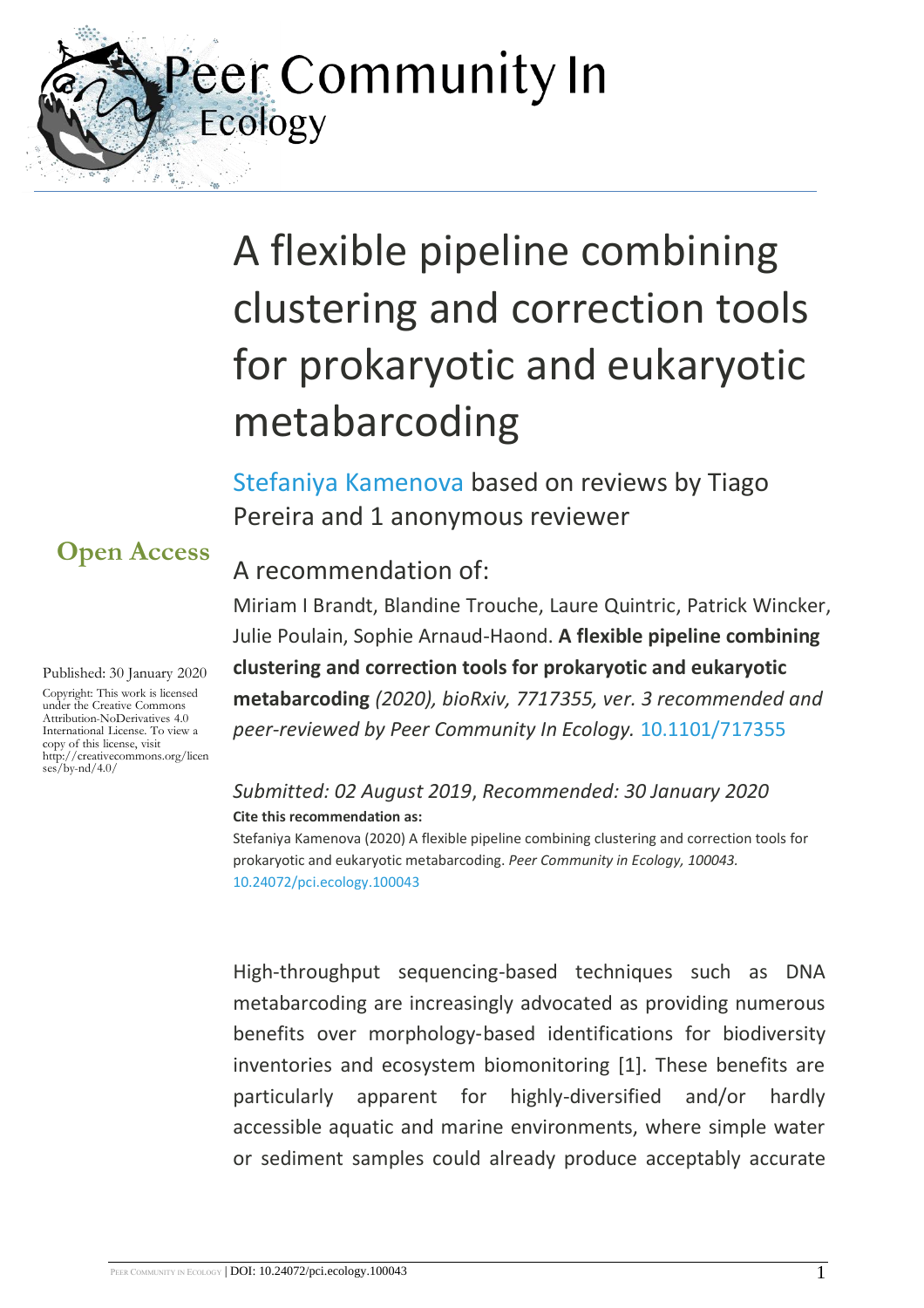

biodiversity estimates based on the environmental DNA present in the samples [2,3]. However, sequence-based characterization of biodiversity comes with its own challenges. A major one resides in the capacity to disentangle true biological diversity (be it taxonomic or genetic) from artefactual diversity generated by sequence-errors accumulation during PCR and sequencing processes, or from the amplification of non-target genes (i.e. pseudo-genes). On one hand, the stringent elimination of sequence variants might lead to biodiversity underestimation through the removal of true species, or the clustering of closely-related ones. On the other hand, a more permissive sequence filtering bears the risks of biodiversity inflation. Recent studies have outlined an excellent methodological framework for addressing this issue by proposing bioinformatic tools that allow the amplicon-specific error-correction as alternative or as complement to the more arbitrary approach of clustering into Molecular Taxonomic Units (MOTUs) based on sequence dissimilarity [4,5]. But to date, the relevance of ampliconspecific error-correction tools has been demonstrated only for a limited set of taxonomic groups and gene markers. The study of Brandt *et al.* [6] successfully builds upon existing methodological frameworks for filling this gap in current literature. By proposing a bioinformatic pipeline combining Amplicon Sequence Variants (ASV) curation with MOTU clustering and additional post-clustering curation, the authors show that contrary to previous recommendations, ASVbased curation alone does not represent an adequate approach for DNA metabarcoding-based inventories of metazoans. Metazoans indeed, do exhibit inherently higher intra-specific and intra-individual genetic variability, necessarily leading to biased biodiversity estimates unbalanced in favor of species with higher intraspecific diversity in the absence of MOTU clustering. Interestingly, the positive effect of additional clustering showed to be dependent on the target gene region. Additional clustering had proportionally higher effect on the more polymorphic mitochondrial COI region (as compared to the 18S ribosomal gene). Thus, the major advantage of the study lies in the provision of optimal curation parameters that reflect the best possible balance between minimizing the impact of PCR/sequencing errors and the loss of true biodiversity across markers with contrasting levels of intragenomic variation. This is important as combining multiple markers is increasingly considered for improving the taxonomic coverage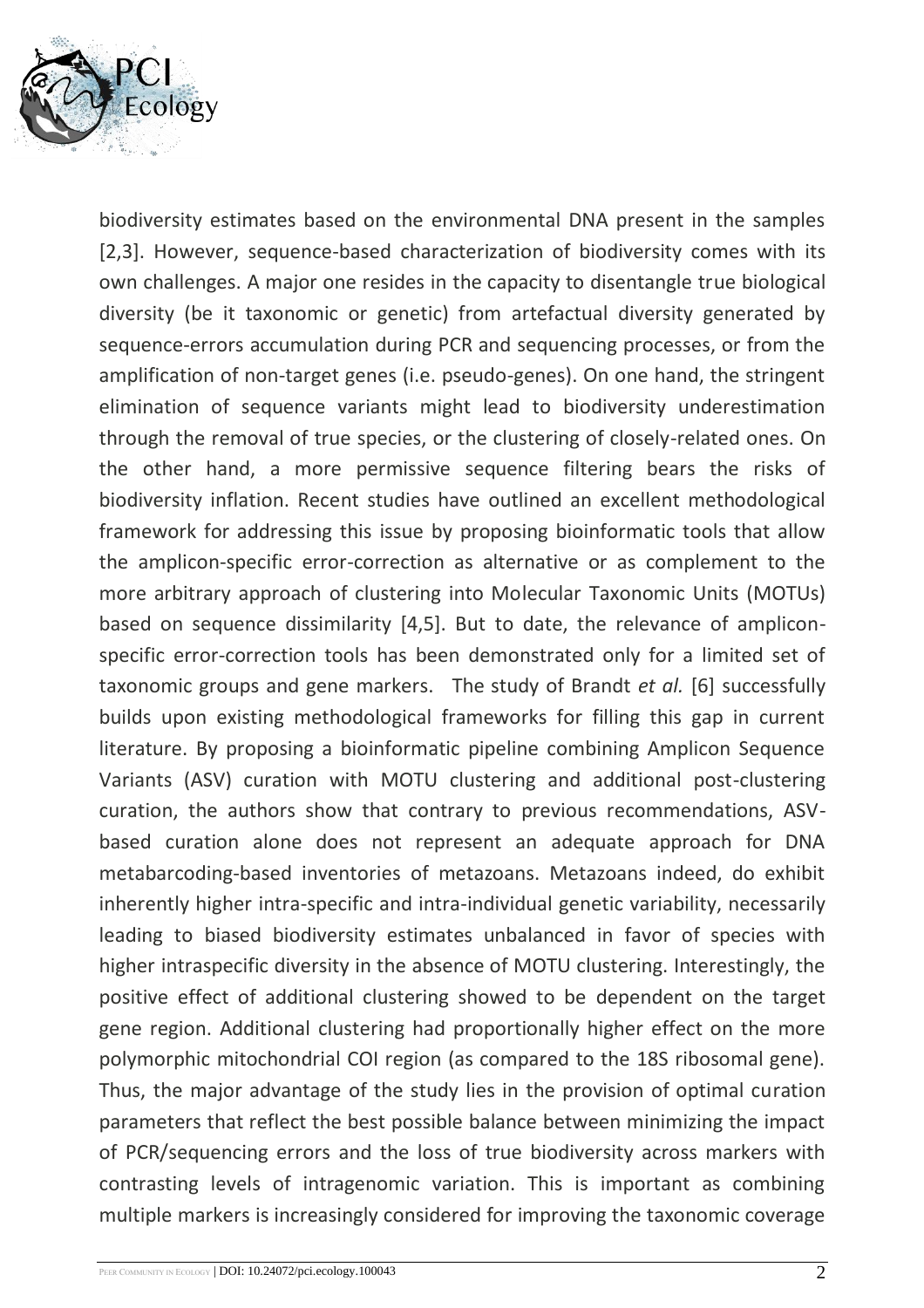

and resolution of data in DNA metabarcoding studies. Another critical aspect of the study is the taxonomic assignation of curated OTUs (which is also the case for the majority of DNA metabarcoding-based biodiversity assessments). Facing the double challenge of focusing on taxonomic groups that are both highly diverse and poorly represented in public sequence reference databases, the authors failed to obtain high-resolution taxonomic assignments for several of the most closely-related species. As a result, taxa with low divergence levels were clustered as single taxonomic units, subsequently leading to underestimation of true biodiversity present. This finding adds to the argument that in order to be successful, sequence-based techniques still require the availability of comprehensive, high-quality reference databases. Perhaps the only regret we might have with the study is the absence of mock community validation for the prokaryotes compartment. Even though the analyses of natural samples seem to suggest a positive effect of the curation pipeline, the concept of intra- versus inter-species variation in naturally occurring prokaryote communities remains at best ambiguous. Of course, constituting a representative sample of taxonomically-resolved prokaryote taxa from deep-sea habitats does not come without difficulties but has the benefit of opening opportunities for further studies on the matter.

#### **References**

[1] Porter, T. M., and Hajibabaei, M. (2018). Scaling up: A guide to highthroughput genomic approaches for biodiversity analysis. Molecular Ecology, 27(2), 313–338. doi: [10.1111/mec.14478](https://dx.doi.org/10.1111/mec.14478) [2] Valentini, A., Taberlet, P., Miaud, C., Civade, R., Herder, J., Thomsen, P. F., … Dejean, T. (2016). Next-generation monitoring of aquatic biodiversity using environmental DNA metabarcoding. Molecular Ecology, 25(4), 929–942. doi: [10.1111/mec.13428](https://dx.doi.org/10.1111/mec.13428) [3] Leray, M., and Knowlton, N. (2015). DNA barcoding and metabarcoding of standardized samples reveal patterns of marine benthic diversity. Proceedings of the National Academy of Sciences, 112(7), 2076–2081. doi: [10.1073/pnas.1424997112](https://dx.doi.org/10.1073/pnas.1424997112) [4] Callahan, B. J., McMurdie, P. J., and Holmes, S. P. (2017). Exact sequence variants should replace operational taxonomic units in marker-gene data analysis. The ISME Journal, 11(12), 2639–2643. doi: [10.1038/ismej.2017.119](https://dx.doi.org/10.1038/ismej.2017.119) [5] Edgar, R. C. (2016).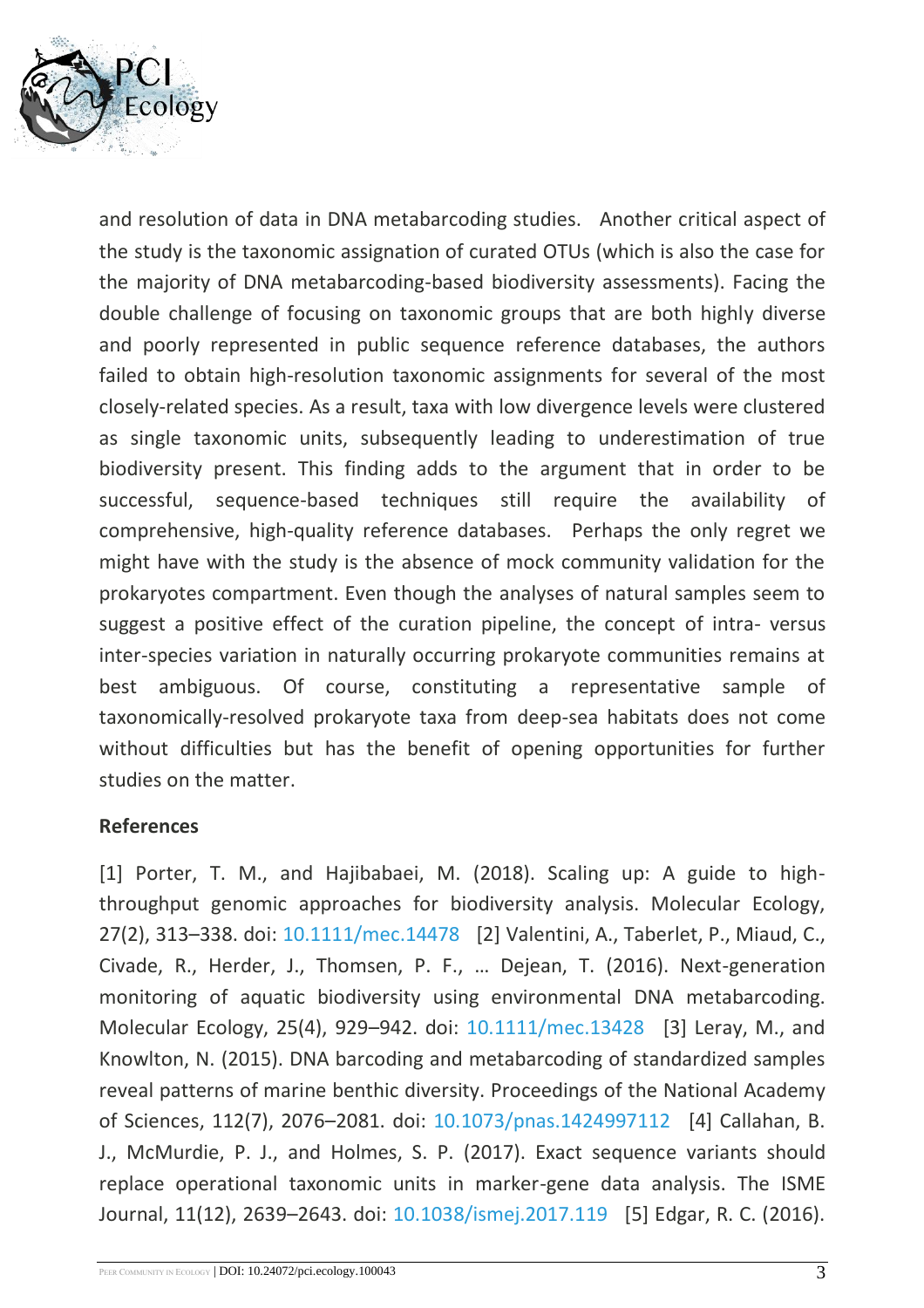

UNOISE2: improved error-correction for Illumina 16S and ITS amplicon sequencing. BioRxiv, 081257. doi: [10.1101/081257](https://dx.doi.org/10.1101/081257) [6] Brandt, M. I., Trouche, B., Quintric, L., Wincker, P., Poulain, J., and Arnaud-Haond, S. (2020). A flexible pipeline combining clustering and correction tools for prokaryotic and eukaryotic metabarcoding. BioRxiv, 717355, ver. 3 peer-reviewed and recommended by PCI Ecology. doi: [10.1101/717355](https://dx.doi.org/10.1101/717355)

# Revision round #1

*2019-11-14*

Dear authors,

All my apology for the delay - finding suitable reviewers accepting to evaluate your work proved difficult, especially during the summer period. Nevertheless, we managed to collect two high-quality reviews, whose comments and suggestions you can find here below as well as directly within the manuscript. Both reviewers and I find that your study adresses an interesting and very relevant topic pertaining to the analysis and interpretation of DNA metabarcoding datasets from biodiversity inventories. Overall, papers's methodology is sound with very high quality of writing. However, further clarification of methods as well as a better justification of the bioinformatic pipeline parameters choice are required in light of existing literature. Additional suggestions made by the reviewers (with few comments from my side) should help improving the overall quality of the manuscript.

I would recommend to incorporate the revisions suggested and re-submit your article. My feeling is that there will be no need for a second round of reviews but I will have to assess this upon the reception of your revision.

Looking forward to see the revised paper! Best Stefaniya Kamenova

## *Preprint DOI:* [10.1101/717355](https://doi.org/10.1101/717355)  Reviewed by [Tiago Pereira,](https://ecology.peercommunityin.org/public/viewUserCard?userId=942) 2019-09-17 21:21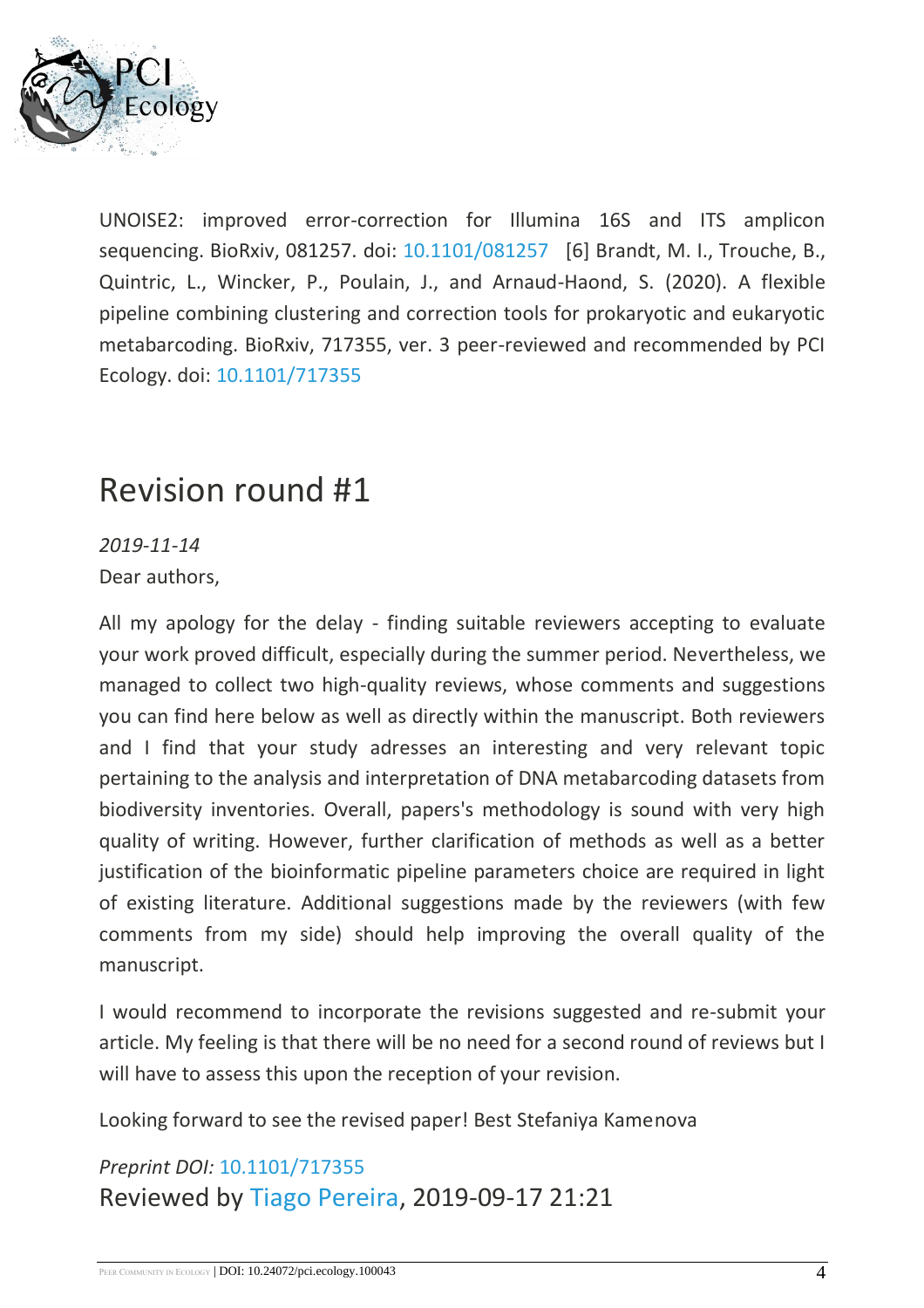

The study by Brandt et al. (A flexible pipeline combining bioinformatic correction tools for prokaryotic and eukaryotic metabarcoding) brings new insights into data analysis of metabarcoding datasets covering both prokaryotes and eukaryotes as well as mitochondrial (e.g. COI) and nuclear genes (e.g. 18S and 16S), particularly with the inclusion and testing of new methods/bioinformatic tools (e.g. DADA2 and LULU). It is an interesting and well-written paper, likely to be very useful to many biologists/ecologists dealing with these types of datasets. The reviewer has done minor comments/changes in the pdf file (see attachment). Additionally, the authors should consider the following major points:

- Expected relative abundance: multi copy nature of rRNA genes, PCR bias, etc., might confound our expectations. How close is it good enough?
- Intragenomic/intraspecific polymorphism: is this a real problem? Can we alleviate by using phylogenetic methods?
- General trend/patterns: although the different methods produced different results (e.g. alpha/beta diversity), how strongly did they impact the overall pattern?
- In the pipeline, what seems to be the crucial step (e.g. clustering methods/thresholds or taxonomic assignment) in order to produce realible/accurate findings with respect to biodiversity and ecological patterns?

Finally, the reviewer recommends the preprint to be published after minor revisions.

#### [Download the review \(PDF file\)](https://ecology.peercommunityin.org/download/t_reviews.review_pdf.a5acaa247bf59c72.3731373335352e66756c6c2d72657669657765642e706466.pdf)

Reviewed by anonymous reviewer, 2019-11-02 02:21

Brandt et al., present a study on bioinformatic processing of metabarcoding data that implements two currently wide applied tools (DADA2 and Swarm) in combination with a post-clustering tool (LULU). By proposing to combine DADA2 and Swarm, their study allows another perspective on the debate whether ASVs or OTUs should be used for metabarcoding datasets. However, this combination (and the further post-clustering process with LULU) opens up some major issues, which have to be addressed before I see this manuscript ready for publication.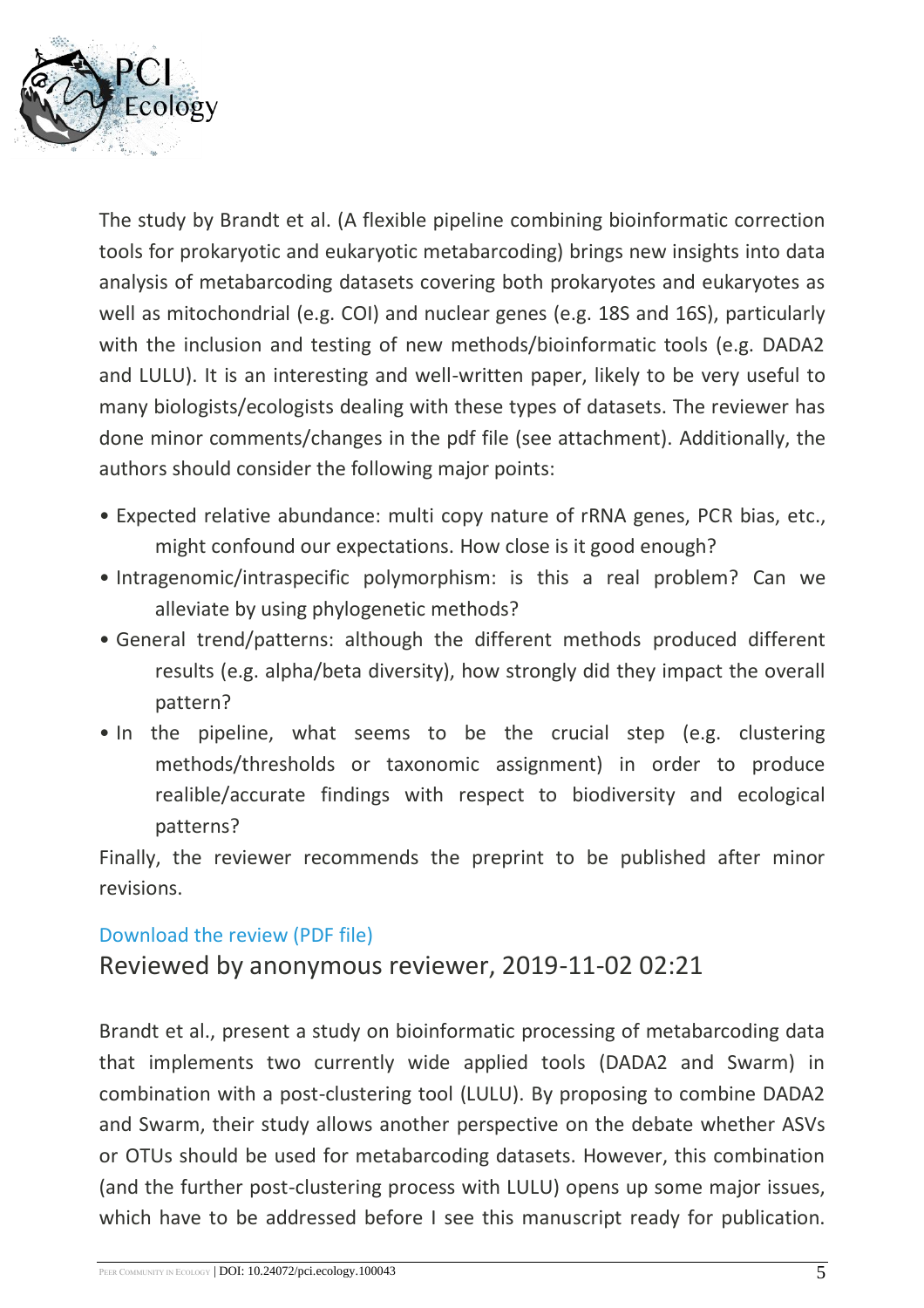

Especially the choice of some parameters is not justified properly. I will focus in my review on these major issues.

That being said, large parts of the manuscript read very well and there are few corrections needed on the language. My review of the language will therefore be very short and does not include typos (but there are some!). I would suggest, though, to re-structure the order of some paragraphs, which might improve the reading experience of the manuscript even further.

Major concerns: i) The authors present their study -and especially the implementation of LULU- as a novel approach for studying metazoan diversity. However, a quick literature search returned another study from 2018 by Stefanni et al., that also targeted the COI and 18S gene for analyzing metazoan metabarcoding data with LULU (Stefanni et al., 2018; Multi-marker metabarcoding approach to study mesozooplankton at basin scale. Scientific Reports 8:12085). Stefanni et al., made some different choices regarding their bioinformatic pipeline, but their work and results should at least be discussed in the context of the current manuscript here. In general, I have some doubts regarding the extent of novelty presented by Brandt and colleagues. Using LULU in combination with DADA2 was originally tested by Frøslev et al., 2017 on plant data. I am not convinced that simply applying the same combination on metazoan, eukaryotic and prokaryotic data is enough for a study that proposes a 'flexible pipeline combining bioinformatic correction tools', because neither tool was developed by the authors, nor is said combination a novel idea of the authors. Maybe the authors refer to the combination of DADA2 and Swarm for being the proposed novel flexible pipeline. If that is what they are aiming at, they may want to consider putting the combination of DADA2 and Swarm (and LULU) in the focus. Momentarily it reads as the focus is on DADA2 and LULU.

ii) Several parameters were chosen in the bioinformatic pipeline that are currently not justified in the text. The most prominent example is Swarm's d value, which is set to 4 for 18S data, 6 for COI data and 1 for 16S data (lines 261-262). I am aware of only few studies that do not use Swarm's default of d=1, most likely because the results become harder to interpret. Allowing a difference of one nucleotide between two sequences in one OTU can easily be justified by naturally occurring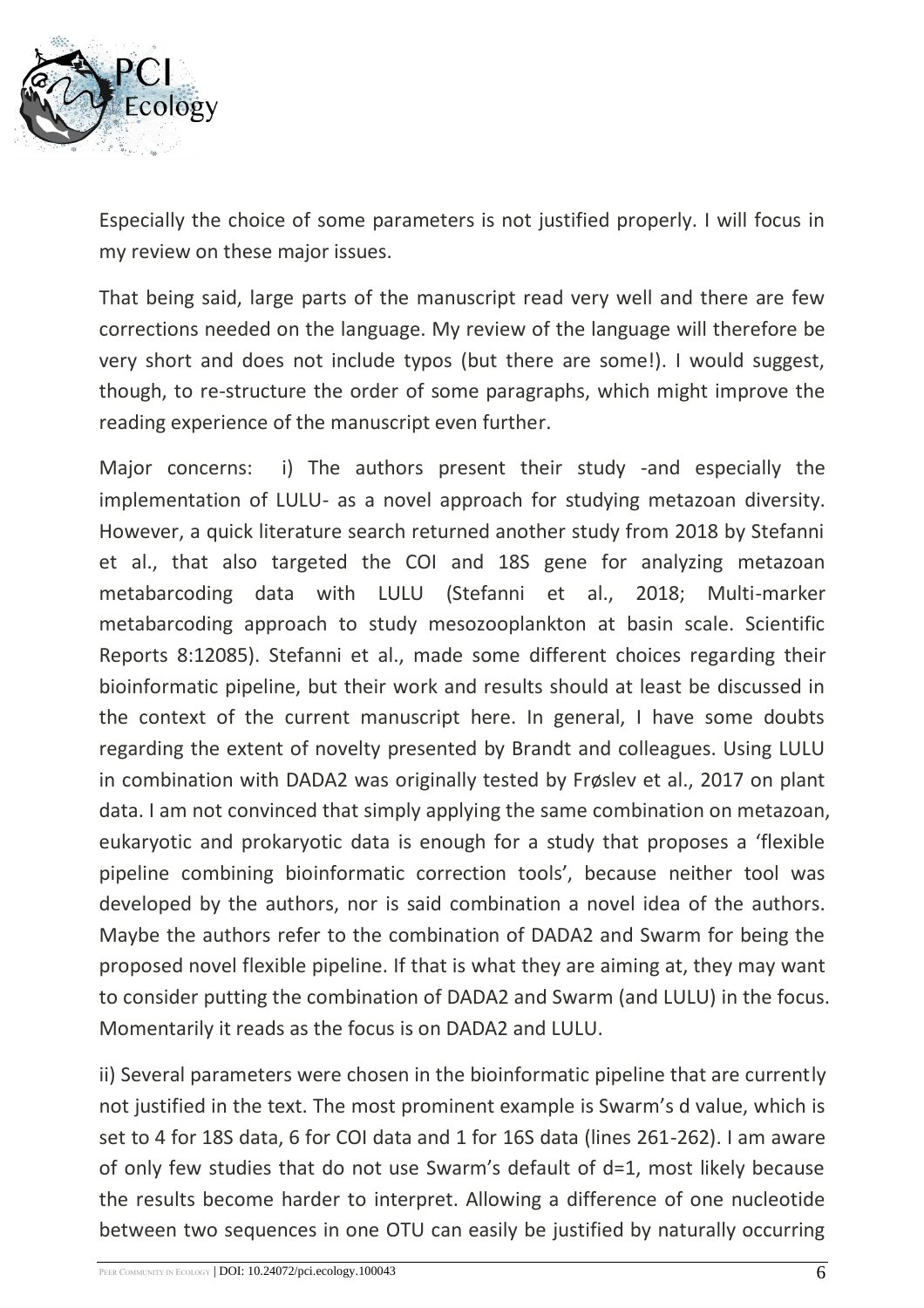

sequence variation or artificially introduced sequencing errors. Every value beyond d=1 is harder to justify and may be just as arbitrary as the clustering thresholds the authors try to avoid. In fact, I was surprised that the authors use the avoidance of arbitrary sequence similarity clustering thresholds as an argument for Swarm (lines 54-55 and 113-115), but then try to set d to a value that mimics a 1% sequence divergence threshold, which is just the invers of a 99% sequence similarity threshold (lines 349-351). The situation gets even worse, because Swarm OTUs clustered with a different d value are pooled and analyzed in the same context. In my opinion, OTUs that are analyzed together should always be treated as similar as possible. I suppose the size of the 18S V1/V2 region is nearly as long as the 16S V4/V5 region; why were then so different thresholds chosen for the clustering of the respective OTUs? The authors need to justify these decisions and if they cannot come up with scientifically sound justifications, they should consider sticking to those values that are justifiable. Other more or less arbitrary values for which I found no explanation or justification were the maximum error rate for primer removal in CUTADAPT (lines 231-232), the truncation length, maximum expected error rates (line 243) as well as the minimum overlap for paired-end assembly (line 247) in DADA2, the very low identity (70%) cutoff for BLAST (line 254) and the minimum match values for LULU (line 280). All of these parameters have a severe effect on downstream data processing and ultimately on the results. Maybe the authors chose the values for a good reason or they followed default values from the literature. But without further explanations, the readers cannot understand their decisions and I would not recommend using a bioinformatic pipeline that does not inform about such important steps.

iii) In abstract and introduction, the authors make a point about the importance of multiple marker metabarcoding approaches. However, they conclude that DADA2 is not fit for analyzing metabarcoding datasets of metazoan organisms (lines 504-507). In contrast to this finding, there are at least two publications that analyzed metazoan metabarcoding datasets with DADA2 and did not report the problems presented by the authors here. One of the publications used the 18S V4 marker region and was cited by the authors (Xiong & Zhan 2018), the other publication used the 18S V9 marker region and was not cited by the authors (Leff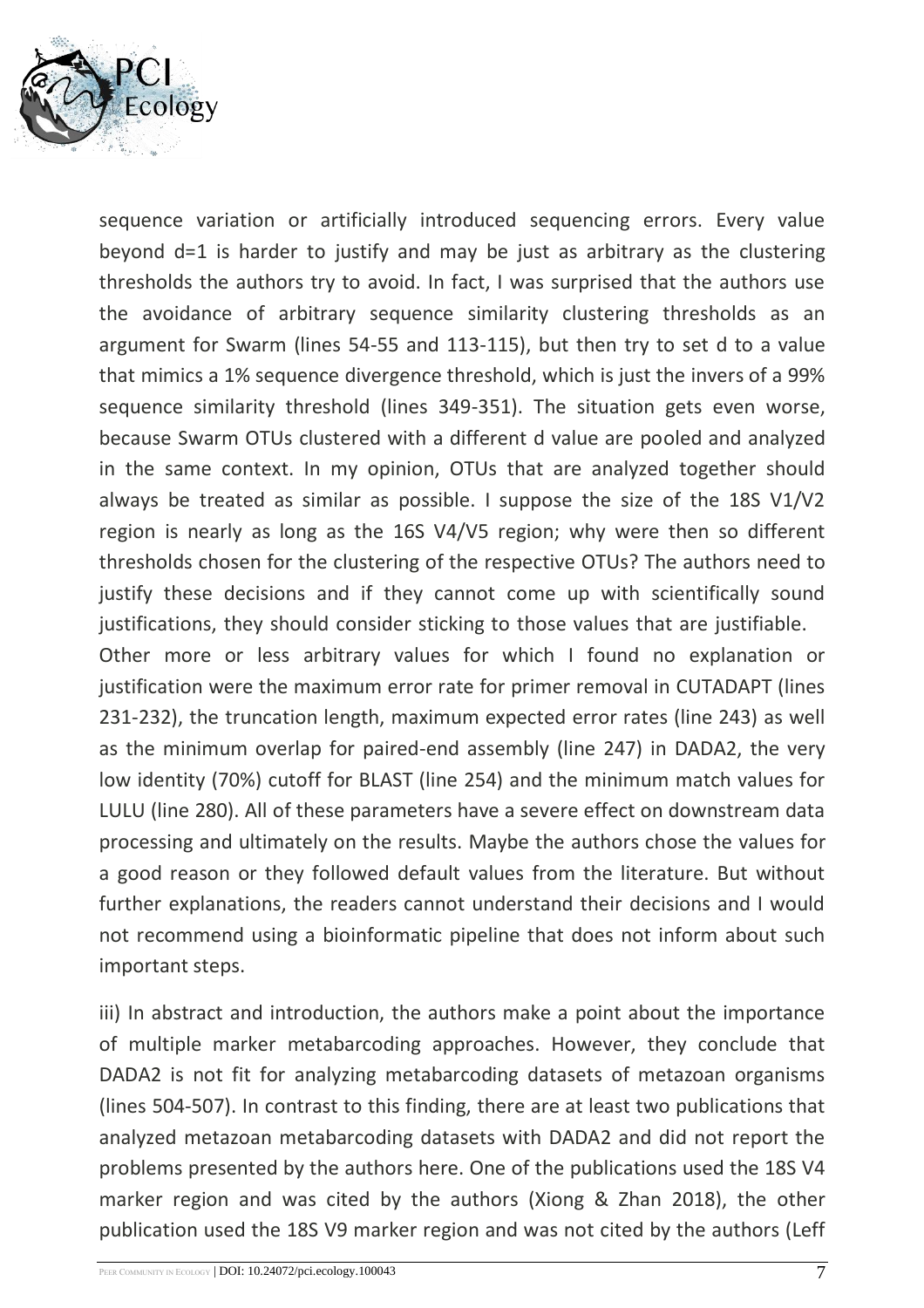

et al., 2018; Predicting the structure of soil communities from plant community taxonomy, phylogeny, and traits. ISME Journal 12:1794-1805). These studies show that i) the conclusions about metazoan metabarcoding data drawn by the authors on base of the COI region cannot be generalized to all gene regions and ii) the authors may have targeted a less suited gene region for their approach. In any case the results of the current study should be discussed in the context of these previous studies. Although I admit that it is a tedious topic, I was also surprised about the author's choice of the 18S V1/V2 region instead of the more commonly used V4 or V9 region. Can the authors please comment on why V1/V2 was chosen? Much more reference data seems to be available for V4 and V9. Since correct taxonomic assignments were an important topic in the current study, using a marker gene for which more reference data is available would have been beneficial for the authors' study design.

Minor comments: - Two sentences I struggled the most with: 'As metabarcoding with multiple markers, spanning several branches of the tree of life is becoming more accessible, bioinformatic pipelines need to accommodate both micro- and macro biologists.' (lines 2-4). 'The results also confirm an important variation in the amplification success across taxa (Bhadury et al., 2006; Carugati, Corinaldesi, Dell'Anno, & Danovaro, 2015), supporting the present approach combining nuclear and mitochondrial markers to achieve more comprehensive biodiversity inventories (Cowart et al., 2015; Drummond et al., 2015; Zhan, Bailey, Heath, & Macisaac, 2014).' (lines 542-546). Could you please rephrase to make it clearer to the reader what you want to express?

- The numbering of the manuscript sections is askew. Introduction should be '1', but Methods ended up being '1' and so on.
- Reference style is not uniform. For instance: 'Bista et al., 2015' next to 'Deiner, Fronhofer, Mächler, Walser, & Altermatt, 2016' (line 36).
- Singletons consist of only one read. If the OTU consists of two reads, it is a doubleton (line 68). By the way, DADA2 is very effective in removing singletons (see Callahan et al., 2016). Thus, if you think that singleton removal '…is arbitrary and potentially hinders the detection of rare species.' you should not use DADA2.